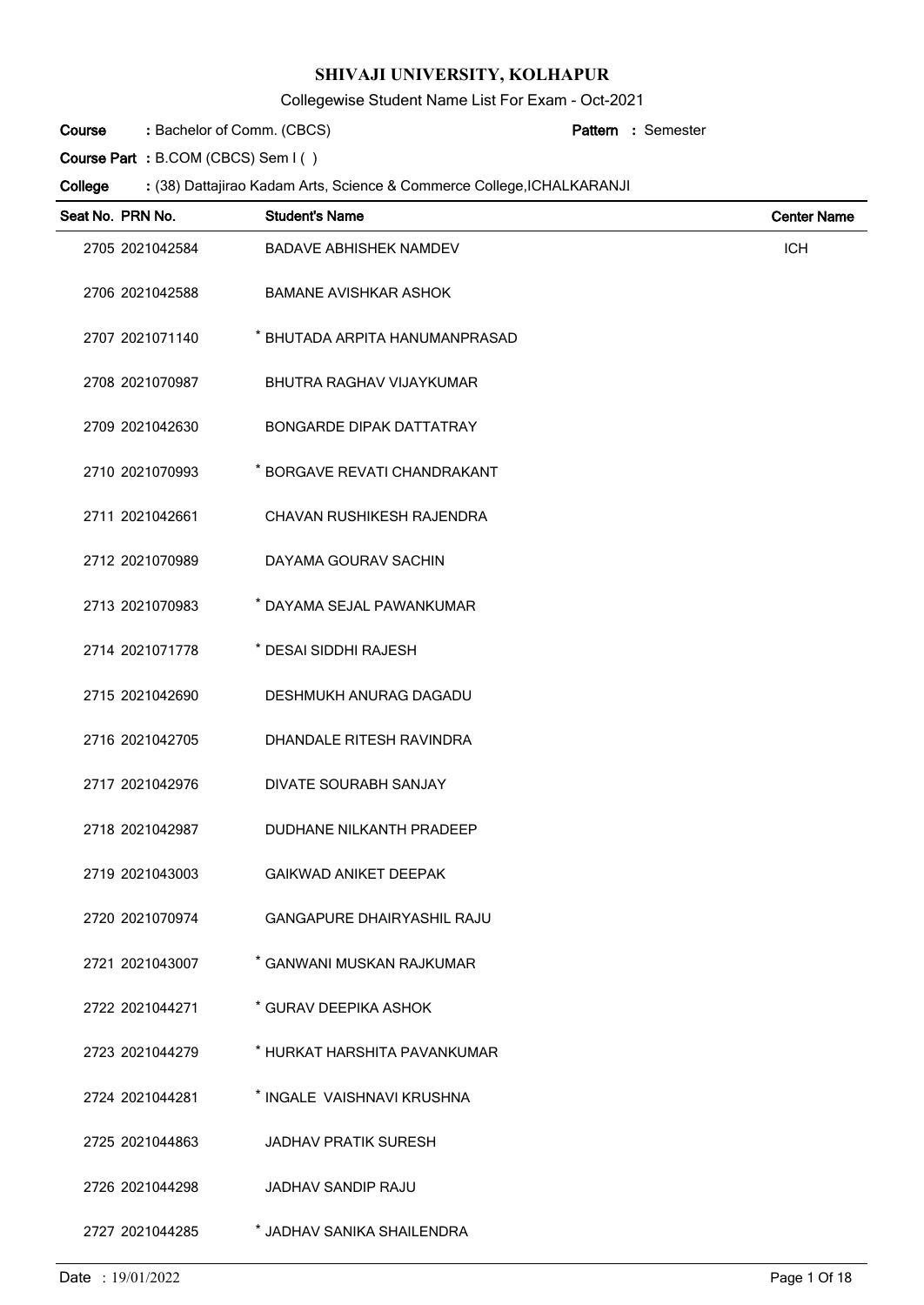Collegewise Student Name List For Exam - Oct-2021

Bachelor of Comm. (CBCS) **: Pattern Course**

Semester **:**

**Course Part :** B.COM (CBCS) Sem I ( )

| Seat No. PRN No. | <b>Student's Name</b>           | <b>Center Name</b> |
|------------------|---------------------------------|--------------------|
| 2728 2021044287  | * JAIN DIKSHITA KAMLESHKUMAR    |                    |
| 2729 2021070990  | * JAIN LISHA SUBHASH            |                    |
| 2730 2021070991  | * JAIN PRAGYA PANKAJ            |                    |
| 2731 2021070981  | * JAJODIA KHUSHI VINAY          |                    |
| 2732 2021070980  | <b>JAJU AYUSH HARISH</b>        |                    |
| 2733 2021070984  | <b>JAKHOTIA SARVESH MANOJ</b>   |                    |
| 2734 2021070994  | * JANGID KHUSHABU HANUMANPRASAD |                    |
| 2735 2021044330  | * KAMBLE PRATIKSHA SUNIL        |                    |
| 2736 2021044339  | KARALE AVINASH RAGHUNATH        |                    |
| 2737 2021044340  | KARANDE SHUBHAM JITENDRA        |                    |
| 2738 2021044349  | KATAVE KESHAV VISHNU            |                    |
| 2739 2021070986  | * KHANDELWAL PAYAL LAXMINARAYAN |                    |
| 2740 2021044378  | KORAVI ROHAN NAMDEV             |                    |
| 2741 2021044390  | * KUMBHAR SARITA DATTATRAY      |                    |
| 2742 2021054653  | KUMBHAR VIRAJ AUDUMBAR          |                    |
| 2743 2021057522  | KURKUTE SURAJ RAVINDRA          |                    |
| 2744 2021044401  | * LUGADE AMRUTA RAJENDRA        |                    |
| 2745 2021070043  | * MIRAJE SNEHAL SAMBHAJI        |                    |
| 2746 2021044438  | * MULLA NAJIYA NURUDDIN         |                    |
| 2747 2021070976  | * MUNDRA KAJAL ASHOKKUMAR       |                    |
| 2748 2021071142  | MURGUNDE BHUSHAN UDAYKUMAR      |                    |
| 2749 2021070982  | * OJHA LALITA OMPRAKASH         |                    |
| 2750 2021044694  | PADAGAVKAR PRANOJ MARUTI        |                    |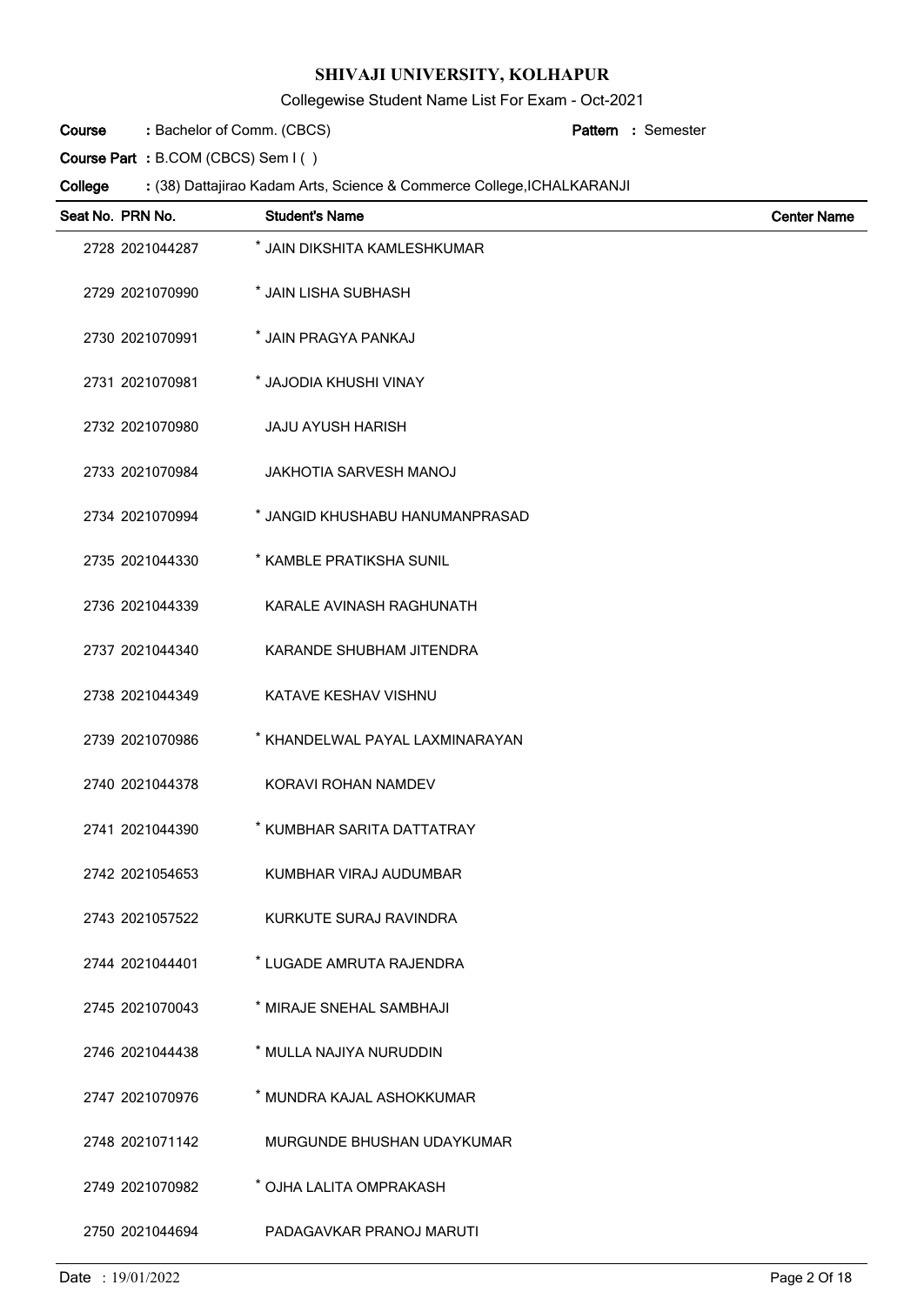Collegewise Student Name List For Exam - Oct-2021

Bachelor of Comm. (CBCS) **: Pattern Course**

Semester **:**

**Course Part :** B.COM (CBCS) Sem I ( )

| Seat No. PRN No. | <b>Student's Name</b>         | <b>Center Name</b> |
|------------------|-------------------------------|--------------------|
| 2751 2021044711  | PATIL ABHIJIT BHAGAVAN        |                    |
| 2752 2021070992  | * PATIL DHANASHREE RAMESH     |                    |
| 2753 2021044709  | * PATIL SANIKA RAHUL          |                    |
| 2754 2021044717  | * PATIL TANUJA SHIVAJI        |                    |
| 2755 2021044741  | POWAR SATISH SANJAY           |                    |
| 2756 2021070975  | * PUROHIT SAMIKSHA SHASHIKANT |                    |
| 2757 2021071656  | * RANADE PALLAVI SACHIN       |                    |
| 2758 2021054661  | <b>RATHI HARSH VIJAY</b>      |                    |
| 2759 2021071660  | * REDEKAR ANUSHKA MADHUKAR    |                    |
| 2760 2021044756  | SAGAVAKAR OMKAR ANIL          |                    |
| 2761 2021044785  | SALUNKHE DINESH SHIVAJI       |                    |
| 2762 2021044784  | * SAPAKALE RENU NETAJI        |                    |
| 2763 2021044772  | * SAPKAL SHIVANI KRUSHNAT     |                    |
| 2764 2021070979  | * SHAH SHRUTI AMOL            |                    |
| 2765 2021067702  | SHAIKH GOUSPAK SAJID          |                    |
| 2766 2021070985  | * SHARMA HARSHITA RAJKUMAR    |                    |
| 2767 2021071592  | SHEDBALE SALIL NAUSHAD        |                    |
| 2768 2021044789  | * SHEKH YERAM VASIM           |                    |
| 2769 2021044794  | SHETAKE TUSHAR SAMBHAJI       |                    |
| 2770 2021044799  | SHINDE PREM ASHOK             |                    |
| 2771 2021070988  | * UGALE SHRUSHTI RAJU         |                    |
| 2772 2021070978  | * URUNKAR SHRADDHA AMAR       |                    |
| 2773 2021044854  | * VADAR SAKSHI NETAJI         |                    |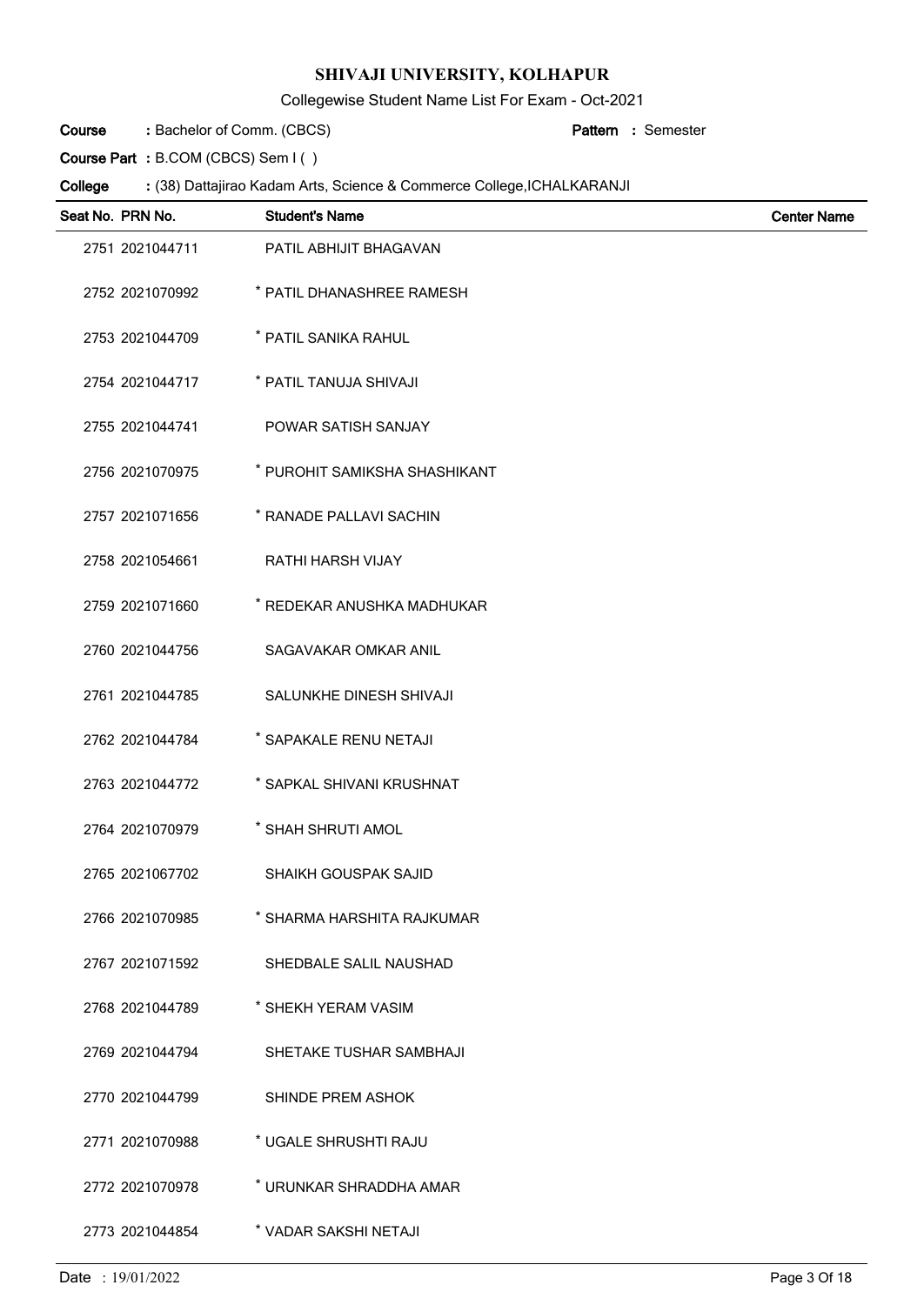Collegewise Student Name List For Exam - Oct-2021

Bachelor of Comm. (CBCS) **: Pattern Course**

Semester **:**

**Course Part :** B.COM (CBCS) Sem I ( )

| Seat No. PRN No. | <b>Student's Name</b>             | <b>Center Name</b> |
|------------------|-----------------------------------|--------------------|
| 2774 2021044855  | VADDI HANAMANT CHIDANANDAPPA      |                    |
| 2775 2021042562  | AIWALE VAIBHAV GOUTAM             |                    |
| 2776 2021042563  | AMBI ADITYA NARAYAN               |                    |
| 2777 2021042565  | AMBI VAIBHAV RAJENDRA             |                    |
| 2778 2021042570  | ASHTEKAR SHREYASH MAHESH          |                    |
| 2779 2021042573  | ASHTEKAR VINAYAK ISHWAR           |                    |
| 2780 2021042575  | ATHANE PRADIP APPASO              |                    |
| 2781 2021042579  | ATTAR ASHAHAD SHAFI               |                    |
| 2782 2021042583  | <b>BABAR ANIKET ARUN</b>          |                    |
| 2783 2021042586  | <b>BADAVE AMIT PRUTHVIRAJ</b>     |                    |
| 2784 2021042587  | * BAGE VAISHANAVI GAJANAN         |                    |
| 2785 2021042590  | <b>BARTAKKE VISHNUKANT SANJAY</b> |                    |
| 2786 2021042591  | BAVADEKAR SANKET SUDHAKAR         |                    |
| 2787 2021042592  | <b>BEDAKIHALE ROHIT ANNASO</b>    |                    |
| 2788 2021067704  | <b>BELE AVISHKAR DEEPAK</b>       |                    |
| 2789 2021042594  | <b>BELGAONKAR KARTIK RAMU</b>     |                    |
| 2790 2021042596  | BENADE ANKUSH CHANDRAKANT         |                    |
| 2791 2021042597  | * BHANDARE ARATI APPASO           |                    |
| 2792 2021042601  | * BHANDARE KALYANI KISHOR         |                    |
| 2793 2021042598  | * BHANDARE PRERANA CHANDRAKANT    |                    |
| 2794 2021042603  | <b>BHASME NILESH VASUDEV</b>      |                    |
| 2795 2021042605  | <b>BHISE AJAY AMBAJI</b>          |                    |
| 2796 2021042609  | <b>BHOSALE ABHISHEK ARUN</b>      |                    |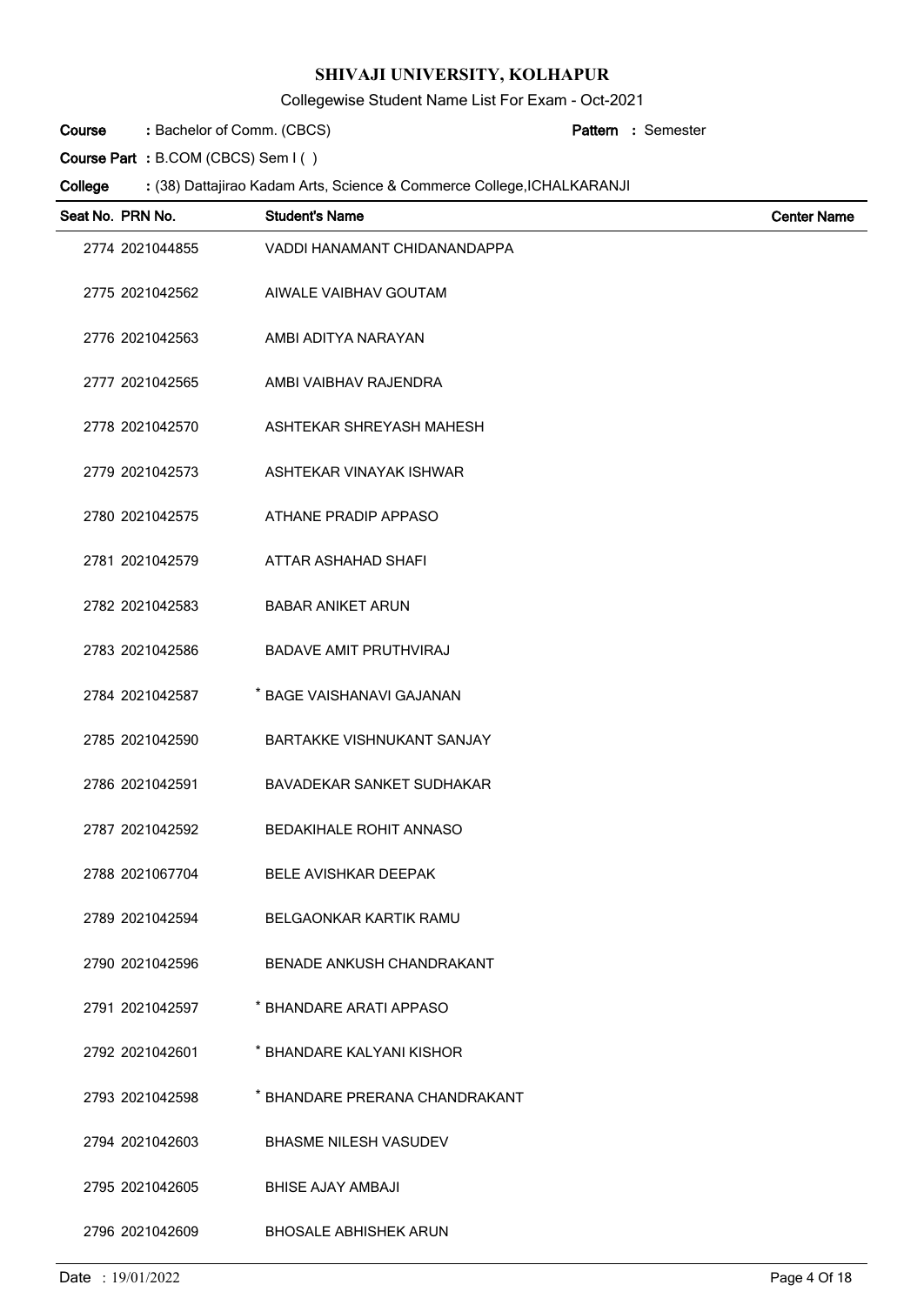Collegewise Student Name List For Exam - Oct-2021

Bachelor of Comm. (CBCS) **: Pattern Course**

Semester **:**

**Course Part :** B.COM (CBCS) Sem I ( )

| Seat No. PRN No. | <b>Student's Name</b>          | <b>Center Name</b> |
|------------------|--------------------------------|--------------------|
| 2797 2021042613  | <b>BHOSALE ANIKET SANJAY</b>   |                    |
| 2798 2021042619  | <b>BHOSALE SUNNY VISHWAS</b>   |                    |
| 2799 2021042626  | * BIRANJE RENU BALASO          |                    |
| 2800 2021042628  | <b>BOMMA RAJESH JAGADISH</b>   |                    |
| 2801 2021042633  | <b>BORADE VRUSHABH JOTIBA</b>  |                    |
| 2802 2021042635  | <b>BUCHADE SUMIT GANPATI</b>   |                    |
| 2803 2021042639  | <b>BUGATE VAIBHAV RAJENDRA</b> |                    |
| 2804 2021042642  | BUKYALKAR OMKAR SHANKAR        |                    |
| 2805 2021042646  | <b>CHANDKOTI UMAR ANEES</b>    |                    |
| 2806 2021042653  | CHAVAN DIGVIJAY YUVRAJ         |                    |
| 2807 2021042650  | CHAVAN PRATHAMESH ARUN         |                    |
| 2808 2021042666  | CHILLAL AKASH CHANDRAKANT      |                    |
| 2809 2021042668  | CHOPADE PRANAV PRALHAD         |                    |
| 2810 2021042671  | * CHOUGULE NIKITA BABAN        |                    |
| 2811 2021062457  | CHOUGULE AADITYA RAJENDRA      |                    |
| 2812 2021042672  | CHOUGULE ROHAN NAMADEV         |                    |
| 2813 2021042679  | CHOUGULE SHIVAMAY MAHADEV      |                    |
| 2814 2021042686  | <b>DESAI YASIN RAJU</b>        |                    |
| 2815 2021042693  | DESHINGE SUDARSHAN SANJAY      |                    |
| 2816 2021042702  | DHAMANE MAYUR BALIRAM          |                    |
| 2817 2021042984  | DODMANI YASH SANTOSH           |                    |
| 2818 2021042990  | DUDHARKAR SARTHAK SHITAL       |                    |
| 2819 2021042996  | FANIBAND SAMIR SALLAUDDIN      |                    |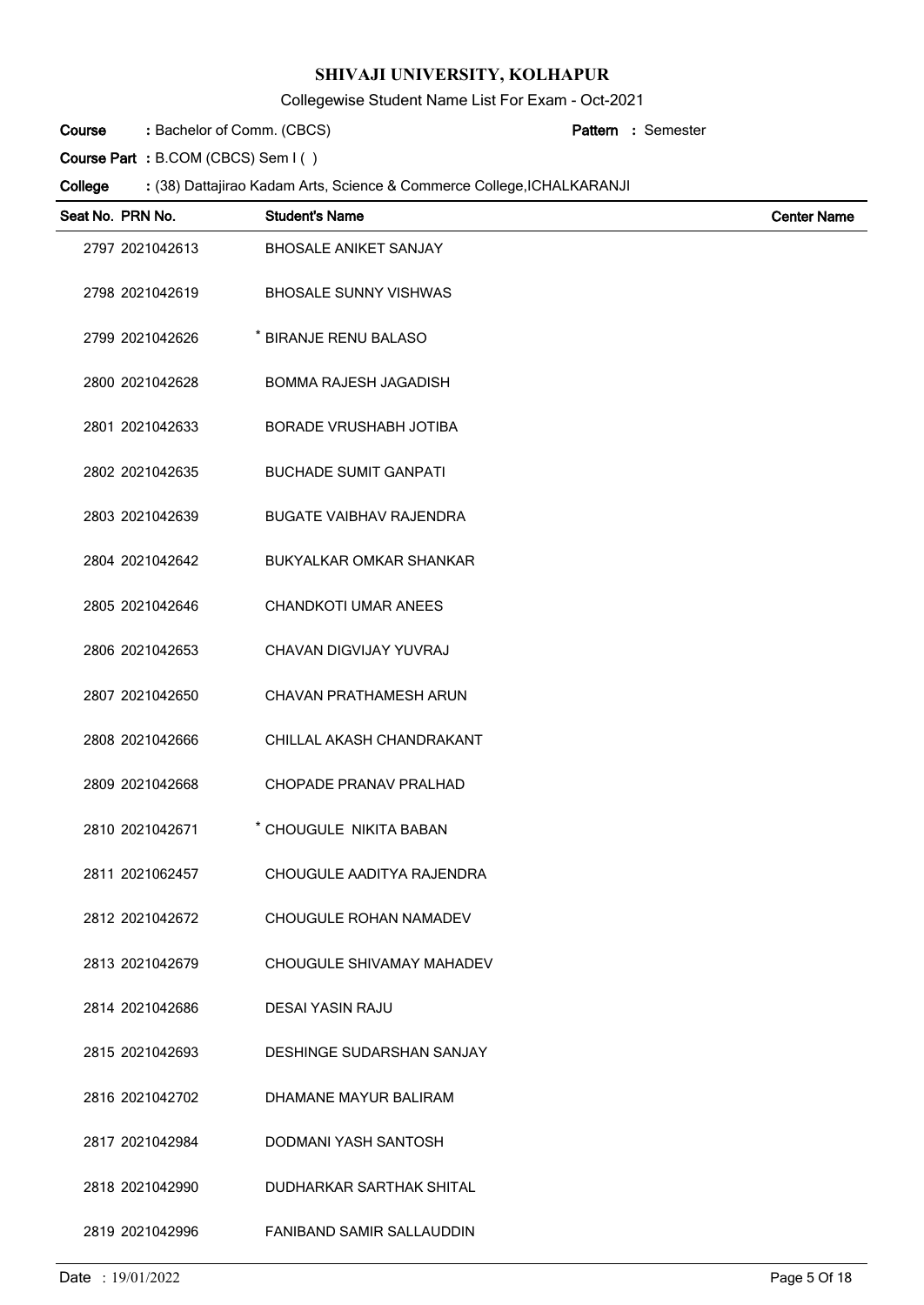Collegewise Student Name List For Exam - Oct-2021

Bachelor of Comm. (CBCS) **: Pattern Course**

Semester **:**

**Course Part :** B.COM (CBCS) Sem I ( )

| Seat No. PRN No. | <b>Student's Name</b>                | <b>Center Name</b> |
|------------------|--------------------------------------|--------------------|
| 2820 2021062463  | * FASE PRATIK SOMNATH                |                    |
| 2821 2021042997  | * FATALE SANTOSHI RAMESH             |                    |
| 2822 2021043001  | <b>FONDE ONKAR VASANT</b>            |                    |
| 2823 2021071036  | <b>GADE YASHRAJ MANIK</b>            |                    |
| 2824 2021054647  | <b>GADKARI YOGESH ANANDA</b>         |                    |
| 2825 2021043005  | <b>GAIKWAD GAURAV SANJAY</b>         |                    |
| 2826 2021043006  | <b>GALGALE MAHESH BHARATI</b>        |                    |
| 2827 2021043008  | <b>GONDHALI VIVEKANAND SHIVANAND</b> |                    |
| 2828 2021043009  | <b>GOTKHINDE SHUBHAM RAMESH</b>      |                    |
| 2829 2021043012  | <b>GUPTA LAVKUSH RAMESHCHAND</b>     |                    |
| 2830 2021044272  | <b>GURSALE ONKAR DATTATRAY</b>       |                    |
| 2831 2021044274  | * HAVALE SAKSHI SUNIL                |                    |
| 2832 2021044276  | HIREMATH SHUBHAM UMESH               |                    |
| 2833 2021044282  | <b>INGAVALE AKASH ASHOK</b>          |                    |
| 2834 2021044291  | <b>JADHAV AKSHAY KRUSHANT</b>        |                    |
| 2835 2021069797  | JADHAV DEVDATT MAHADEV               |                    |
| 2836 2021044862  | * JADHAV NIKITA JEEVAN               |                    |
| 2837 2021044294  | JADHAV OM ARUN                       |                    |
| 2838 2021044295  | JADHAV PRATHAMESH RAMCHANDRA         |                    |
| 2839 2021044283  | * JADHAV SAKSHI RANGRAO              |                    |
| 2840 2021044288  | <b>JAMADAR RIHAN RIYAJ</b>           |                    |
| 2841 2021044299  | <b>JANAWADE HARSHWARDHAN ANIL</b>    |                    |
| 2842 2021044301  | * JAVALKOTI AISHWARYA BASAVARAJ      |                    |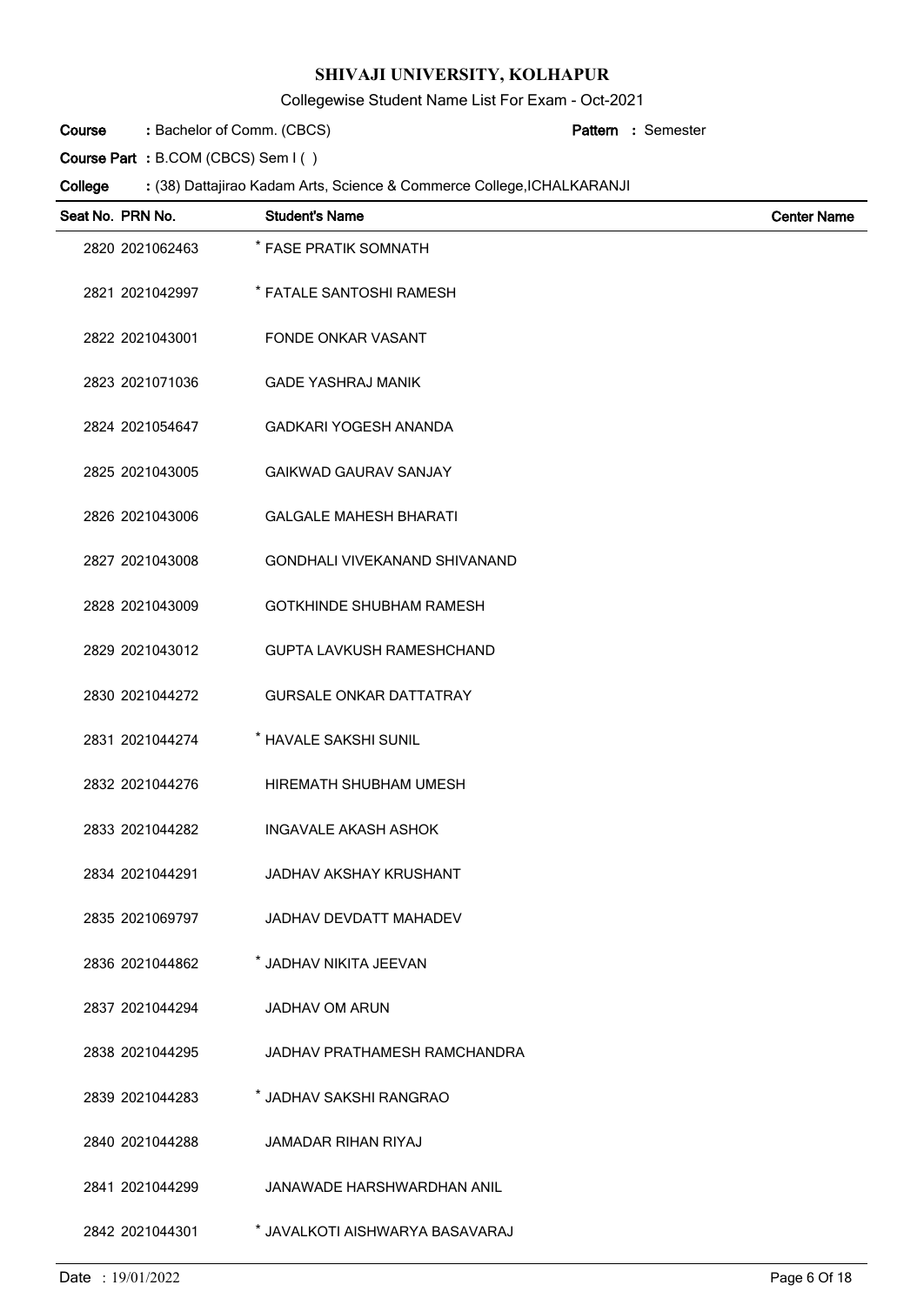Collegewise Student Name List For Exam - Oct-2021

Bachelor of Comm. (CBCS) **: Pattern Course**

Semester **:**

**Course Part :** B.COM (CBCS) Sem I ( )

| Seat No. PRN No. | <b>Student's Name</b>         | <b>Center Name</b> |
|------------------|-------------------------------|--------------------|
| 2843 2021044303  | JAYASWAR NIKHIL HARISHCHANDRA |                    |
| 2844 2021044306  | * KACHARE ARPITA BALASO       |                    |
| 2845 2021044307  | KADALIMATTI AJAY SHIVANAND    |                    |
| 2846 2021044308  | KADAM ABHISHEK SHIVAJI        |                    |
| 2847 2021044309  | * KADAM NIKITA DAGADU         |                    |
| 2848 2021044310  | KADAM PRANAV KAKASO           |                    |
| 2849 2021044311  | KADAM TUSHAR SACHIN           |                    |
| 2850 2021044313  | KAKADE PANKAJ ANIL            |                    |
| 2851 2021044314  | KALE TEJAS RAJENDRA           |                    |
| 2852 2021044315  | KAMAT PRASHIK SATISH          |                    |
| 2853 2021044336  | * KAMBLE AISHWARYA MADHUKAR   |                    |
| 2854 2021054650  | KAMBLE AJAY BABASO            |                    |
| 2855 2021044318  | KAMBLE ANIKET KUNDAN          |                    |
| 2856 2021044333  | KAMBLE AVINASH HINDURAO       |                    |
| 2857 2021044321  | <b>KAMBLE KISHOR UDAY</b>     |                    |
| 2858 2021044329  | <b>KAMBLE PRAMOD SANJAY</b>   |                    |
| 2859 2021044325  | * KAMBLE PRIYANKA JAYSING     |                    |
| 2860 2021044326  | <b>KAMBLE ROHAN DILIP</b>     |                    |
| 2861 2021044327  | KAMBLE SHITAL SUKUMAR         |                    |
| 2862 2021044322  | * KAMBLE SHRUTI SUDHIR        |                    |
| 2863 2021071482  | KAMBLE SHUBHAM CHALU          |                    |
| 2864 2021044324  | * KAMBLE SWAPNALI ANIL        |                    |
| 2865 2021044319  | <b>KAMBLE VISHAL MARUTI</b>   |                    |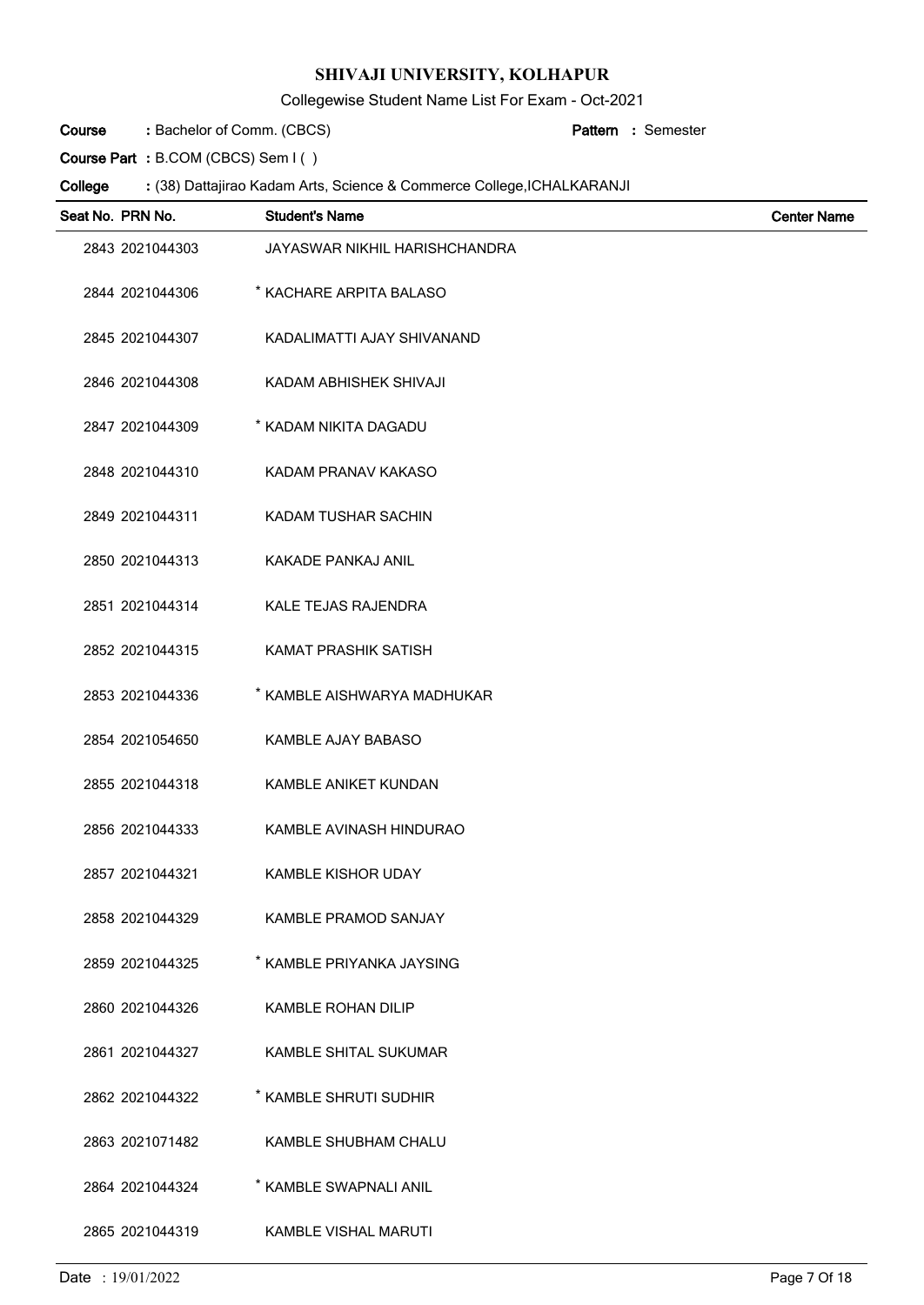Collegewise Student Name List For Exam - Oct-2021

Bachelor of Comm. (CBCS) **: Pattern Course**

Semester **:**

**Course Part :** B.COM (CBCS) Sem I ( )

| Seat No. PRN No. | <b>Student's Name</b>          | <b>Center Name</b> |
|------------------|--------------------------------|--------------------|
| 2866 2021044337  | * KARADE KAMBLE DIVYA KIRAN    |                    |
| 2867 2021057517  | KARVAL TANMAY CHANDRAKANT      |                    |
| 2868 2021057520  | KASALKAR GOURAV VIJAY          |                    |
| 2869 2021044346  | KASALKAR SURAJ YASHWANT        |                    |
| 2870 2021044347  | KASHID SHUBHAM SAHADEV         |                    |
| 2871 2021044350  | KATKOLE CHAITANY PRAKASH       |                    |
| 2872 2021044353  | * KERLE CHANDRABHAGA SURESH    |                    |
| 2873 2021044354  | <b>KESARWANI DIPAK GOPALJI</b> |                    |
| 2874 2021044357  | KESHARWANI KAUSABH DHARMENDRA  |                    |
| 2875 2021044359  | KESHARWANI RAJ SHIVBABU        |                    |
| 2876 2021054651  | KHABALE ROHIT SAMBHAJI         |                    |
| 2877 2021044360  | * KHADD HARSHADA RAMESH        |                    |
| 2878 2021044361  | KHARADE TEJAS RAGHUNATH        |                    |
| 2879 2021044362  | KHOOL VEERKUMAR ASHOK          |                    |
| 2880 2021044363  | KHOT SACHIN SANJAY             |                    |
| 2881 2021044365  | KHOT SHIVANAND DHANAJAY        |                    |
| 2882 2021044366  | * KHOT SHRAVANI ARJUN          |                    |
| 2883 2021044368  | KHOT SURENDRA SACHIN           |                    |
| 2884 2021044370  | * KOKANE AAKANKSHA SHIVAJI     |                    |
| 2885 2021044374  | KONDGULE GANESH SHANKAR        |                    |
| 2886 2021044375  | KONDUGALE PREM SUBHASH         |                    |
| 2887 2021044376  | KOPARDE VISHAL ANIL            |                    |
| 2888 2021044379  | KORE OM KALLAPPA               |                    |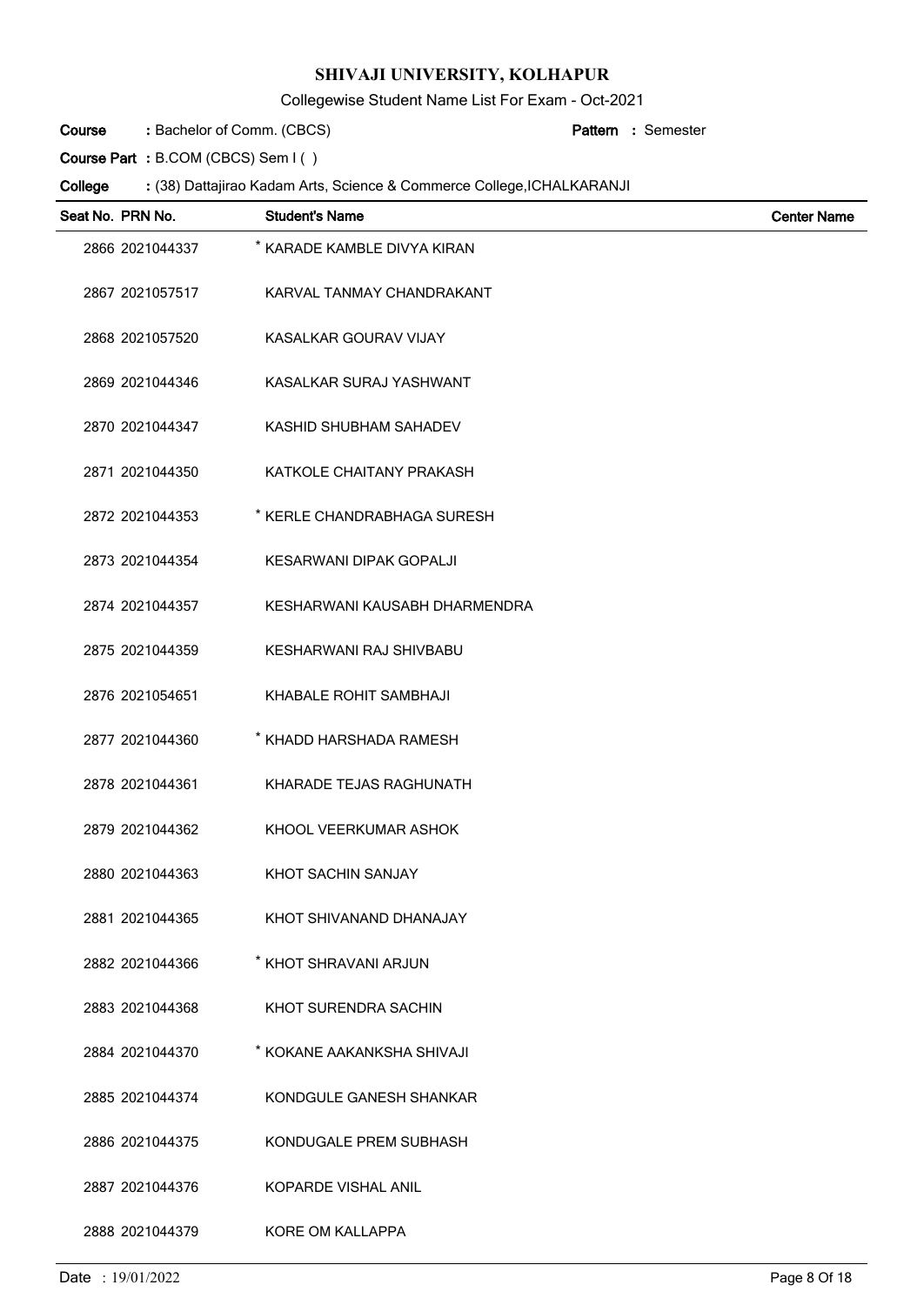Collegewise Student Name List For Exam - Oct-2021

Bachelor of Comm. (CBCS) **: Pattern Course**

Semester **:**

**Course Part :** B.COM (CBCS) Sem I ( )

| Seat No. PRN No. | <b>Student's Name</b>          | <b>Center Name</b> |
|------------------|--------------------------------|--------------------|
| 2889 2021044380  | KOTHALE ARIHANT SHANTINATH     |                    |
| 2890 2021044381  | KSHIRSAGAR ROHIT DHONDIRAM     |                    |
| 2891 2021044384  | KUMBHAR ANIKET MAHADEV         |                    |
| 2892 2021044386  | KUMBHAR OMKAR SADANAND         |                    |
| 2893 2021044388  | <b>KUMBHAR ONKAR SUNIL</b>     |                    |
| 2894 2021044391  | KUMBHAR SUNIL HINDURAV         |                    |
| 2895 2021044394  | * KUSALE ARPANA NARAYAN        |                    |
| 2896 2021044395  | * LADHA RADHIKA GANESH         |                    |
| 2897 2021044396  | <b>LAGARE OM RAJARAM</b>       |                    |
| 2898 2021044397  | LANGOTE OMKAR RUDRAPPA         |                    |
| 2899 2021044398  | <b>LATIF TOUFIK RASHID</b>     |                    |
| 2900 2021044400  | * LONDHE MADALSA DADARAO       |                    |
| 2901 2021044402  | MAGDUM AJINKYA PRKASH          |                    |
| 2902 2021044403  | MAHAMUNI PRATHAMESH SURESH     |                    |
| 2903 2021044404  | <b>MAHIPATI TANMAY DIWAKAR</b> |                    |
| 2904 2021064836  | MALI ASHISH MOHAN              |                    |
| 2905 2021044406  | <b>MALI SACHIN RAJU</b>        |                    |
| 2906 2021044408  | MALI SAMARTH DIGAMBAR          |                    |
| 2907 2021062461  | <b>MALI YASH PRAKASH</b>       |                    |
| 2908 2021044411  | <b>MANER ANVAR SAMIR</b>       |                    |
| 2909 2021044412  | <b>MANER ARBAJ RAMJAN</b>      |                    |
| 2910 2021054654  | MANGLEKAR SHRINIVAS SHASHIKANT |                    |
| 2911 2021044413  | MANGUTKAR MARUTI RAJENDRA      |                    |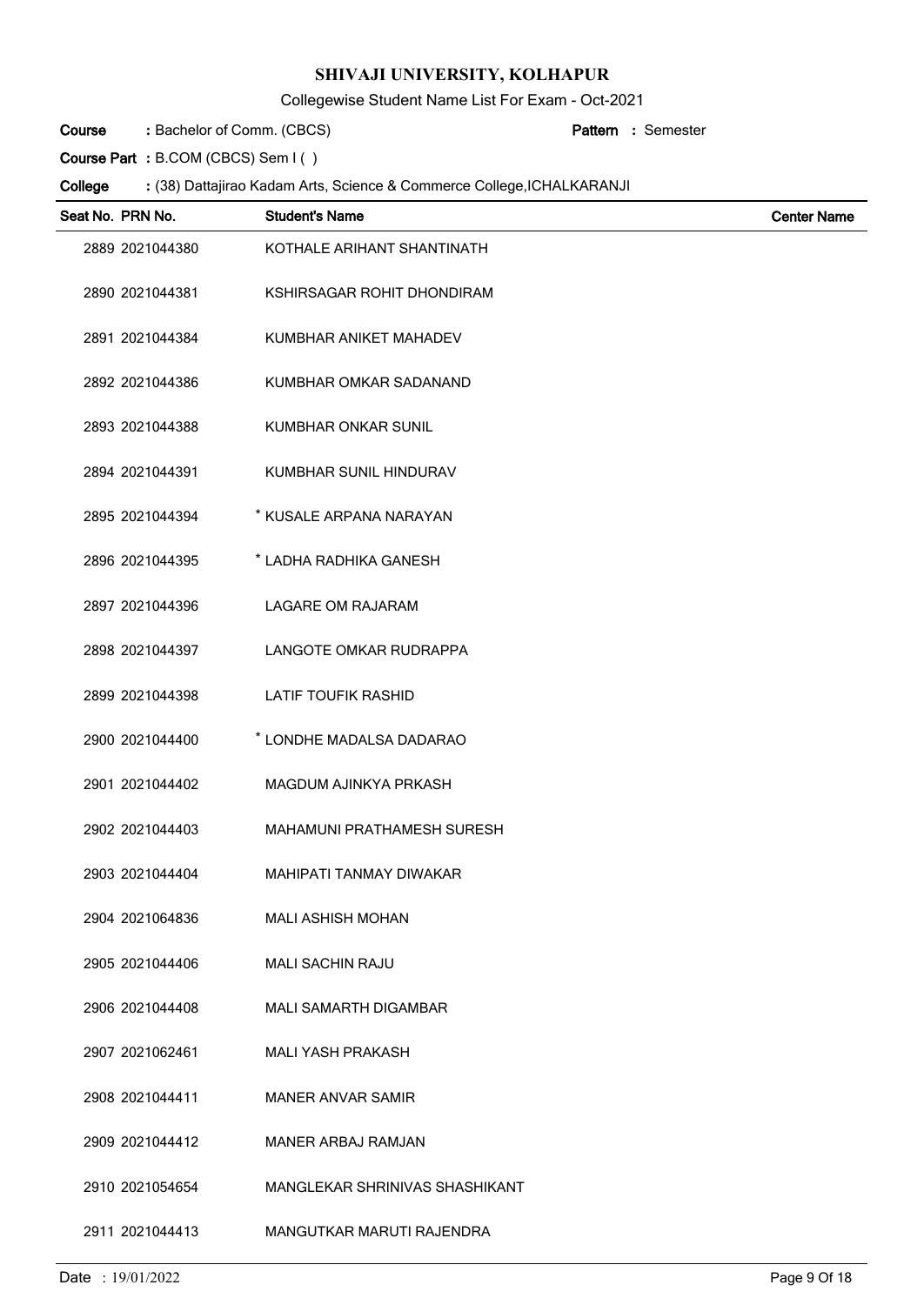Collegewise Student Name List For Exam - Oct-2021

Bachelor of Comm. (CBCS) **: Pattern Course**

Semester **:**

**Course Part :** B.COM (CBCS) Sem I ( )

 $\overline{a}$ 

| Seat No. PRN No. | <b>Student's Name</b>           | <b>Center Name</b> |
|------------------|---------------------------------|--------------------|
| 2912 2021044414  | * MATHAPATI SAKSHI VIDYANAND    |                    |
| 2913 2021044415  | MHAMUCHE SOHEL MAKBUL           |                    |
| 2914 2021044419  | * MIRAGE DHANASHRI SUBHASH      |                    |
| 2915 2021044418  | MIRAGE SWARUP SUDHIR            |                    |
| 2916 2021044421  | MISHRA ABHIMANYUKUMAR PRAMOD    |                    |
| 2917 2021044424  | <b>MOMIN SALMAN YASIN</b>       |                    |
| 2918 2021067700  | <b>MORBALE ABHISHEK BHIVAJI</b> |                    |
| 2919 2021044425  | MORE ADITYA CHANDRAKANT         |                    |
| 2920 2021044426  | * MORE NIKITA DAJI              |                    |
| 2921 2021044427  | MORE RAJ BALASO                 |                    |
| 2922 2021044429  | <b>MORE VIVEK SANJAY</b>        |                    |
| 2923 2021044434  | MUJAWAR AMANULLAHA ASLAM        |                    |
| 2924 2021044436  | MULE OM SANTOSH                 |                    |
| 2925 2021044437  | <b>MULLA FIROJ SHABBIR</b>      |                    |
| 2926 2021044439  | MURAGUNDE ONKAR JANBU           |                    |
| 2927 2021044672  | MUTAKAR KRISHNAJI ASHOK         |                    |
| 2928 2021044674  | MUTALIK VAIBHAV DILIP           |                    |
| 2929 2021044675  | NADAF ALFAJ AMARSAB             |                    |
| 2930 2021044677  | NAGARE HARSHVARDHAN RAJU        |                    |
| 2931 2021044679  | * NAIK CHAITRALI CHANDRAKANT    |                    |
| 2932 2021067705  | * NANDIWADEKAR DIVYA RAMCHANDRA |                    |
| 2933 2021044683  | NARAYANAKAR DIPAK CHANDRAKANT   |                    |
| 2934 2021044684  | NARVEKAR AKASH RAJARAM          |                    |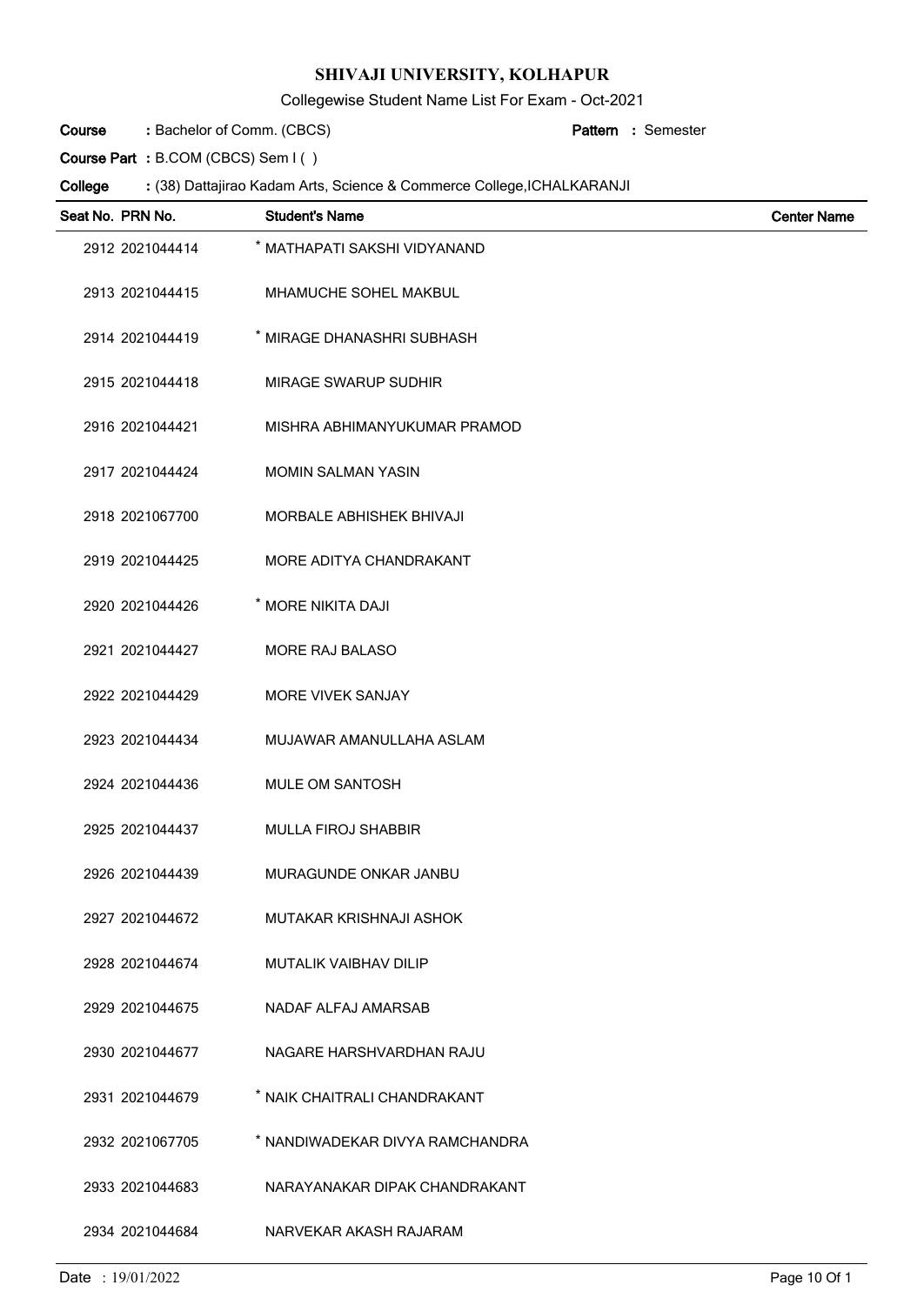Collegewise Student Name List For Exam - Oct-2021

Bachelor of Comm. (CBCS) **: Pattern Course**

Semester **:**

**Course Part :** B.COM (CBCS) Sem I ( )

| Seat No. PRN No. | <b>Student's Name</b>      | <b>Center Name</b> |
|------------------|----------------------------|--------------------|
| 2935 2021057519  | NAVALE RAJAT BANTI         |                    |
| 2936 2021044686  | NEMISHTE AYUSH GANESH      |                    |
| 2937 2021044687  | * NEMISHTE SAKSHI RAJENDRA |                    |
| 2938 2021044689  | * NEMISHTE SANIKA SANJAY   |                    |
| 2939 2021044690  | * NIKAM SHRUSHTI BHARAT    |                    |
| 2940 2021044691  | NIRMAL ADITYA SURESH       |                    |
| 2941 2021044693  | NISHAD MONU AKHALESHKUMAR  |                    |
| 2942 2021062465  | OJHA SURAJKUMAR JAYSHANKAR |                    |
| 2943 2021044697  | PAGADE SUMIT SUKHADEV      |                    |
| 2944 2021044700  | PARIT SIDDHESH SHIVAJI     |                    |
| 2945 2021067699  | PARIT TEJAS DATTATRAY      |                    |
| 2946 2021044699  | * PARIT VAISHNAVI RAMESH   |                    |
| 2947 2021044704  | PATIL ARJUN RAVINDRA       |                    |
| 2948 2021044722  | PATIL EKADANT YASHAWANT    |                    |
| 2949 2021062459  | PATIL GHANSHAM NAMDEV      |                    |
| 2950 2021044720  | PATIL KEDAR MOHAN          |                    |
| 2951 2021044712  | PATIL KUBER KALAGONDA      |                    |
| 2952 2021054657  | PATIL NIRAJ MAHESH         |                    |
| 2953 2021044705  | PATIL ROHIT RAMESH         |                    |
| 2954 2021044702  | PATIL RUPESH RAJENDRA      |                    |
| 2955 2021044701  | * PATIL RUTUJA RAMESH      |                    |
| 2956 2021044703  | PATIL SARVESH PARGONDA     |                    |
| 2957 2021044710  | PATIL SHREYASH ANIL        |                    |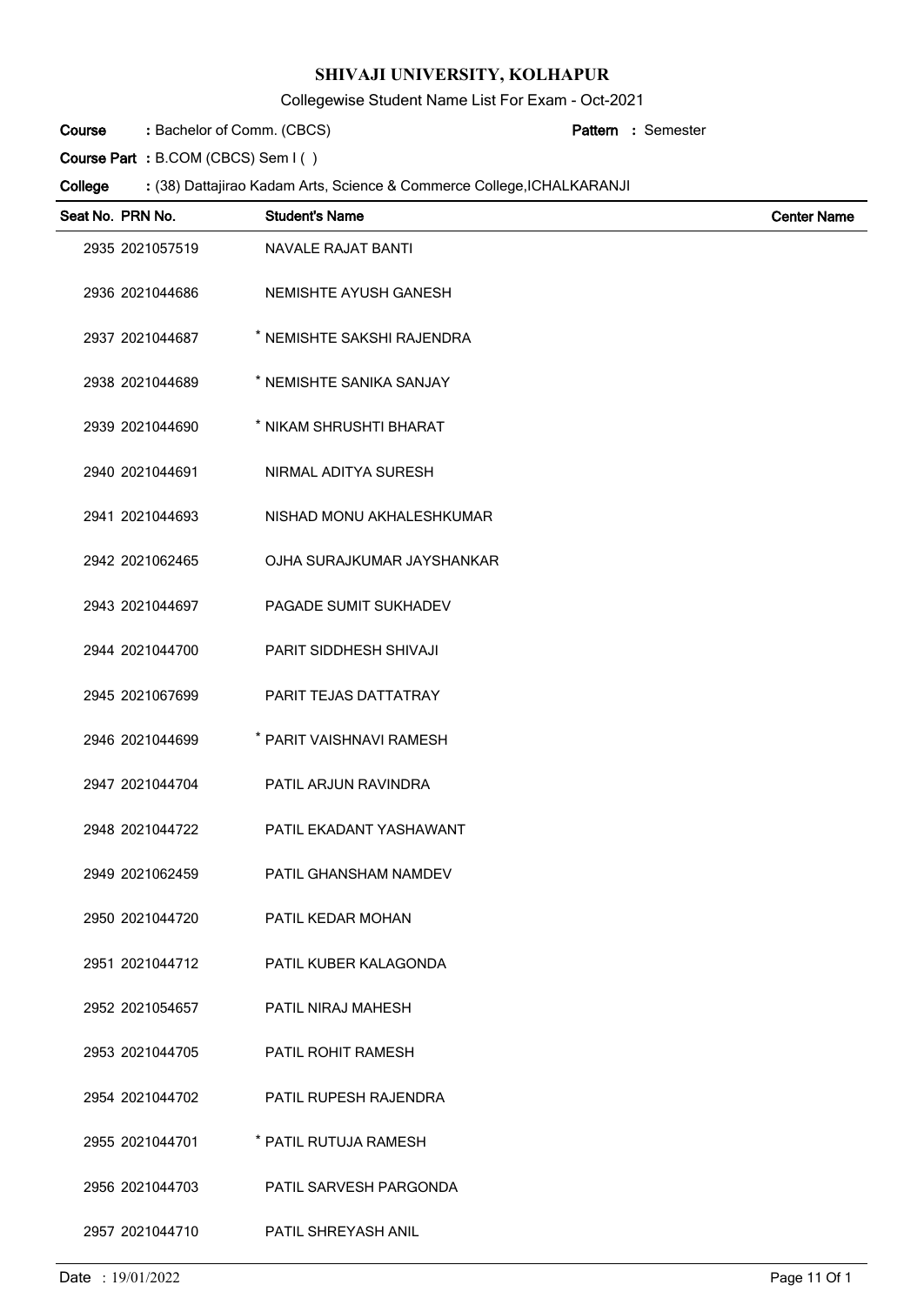Collegewise Student Name List For Exam - Oct-2021

Bachelor of Comm. (CBCS) **: Pattern Course**

Semester **:**

**Course Part :** B.COM (CBCS) Sem I ( )

| Seat No. PRN No. | <b>Student's Name</b>          | <b>Center Name</b> |
|------------------|--------------------------------|--------------------|
| 2958 2021044728  | PATIL TUSHAR RAJGONDA          |                    |
| 2959 2021044726  | PATIL VINAYAK SHAMGONDA        |                    |
| 2960 2021044706  | <b>PATIL VIVEK SHIVAJI</b>     |                    |
| 2961 2021044729  | POKARDE KOUSTUB KIRAN          |                    |
| 2962 2021044732  | * POWAR NITIN ASHOK            |                    |
| 2963 2021044734  | POWAR OMKAR VITTHAL            |                    |
| 2964 2021044740  | * POWAR SAKSHI RAJARAM         |                    |
| 2965 2021044743  | PUJARI VIVEK SHAMARAO          |                    |
| 2966 2021054659  | * PUNURE MADHURI BALGONDA      |                    |
| 2967 2021044746  | <b>RADE RUPESH ASHOK</b>       |                    |
| 2968 2021044747  | RAJPUT DEV VEERPAL             |                    |
| 2969 2021044749  | * RAJPUT DHANASHRI SANJAYSINGH |                    |
| 2970 2021044750  | RANDIVE VINAYAK KIRAN          |                    |
| 2971 2021067707  | <b>RATHOR RUSHI RAMDEV</b>     |                    |
| 2972 2021044753  | RAVAL OMAN YASHWANT            |                    |
| 2973 2021044759  | * RENAKE DIVYA GANESH          |                    |
| 2974 2021044758  | SAH INDALKUMAR RAMCHANDRA      |                    |
| 2975 2021044762  | SAKHARE RAJ DHONDIRAM          |                    |
| 2976 2021044763  | SALOKHE NAINESH EKANATH        |                    |
| 2977 2021044766  | SALUNKHE KRISHNA BHIMRAO       |                    |
| 2978 2021044767  | SANADI SOHEL MUBARAK           |                    |
| 2979 2021044769  | SANKPAL OMKAR CHANDRAKANT      |                    |
| 2980 2021044773  | SAROJ SATYAM SUSHIL            |                    |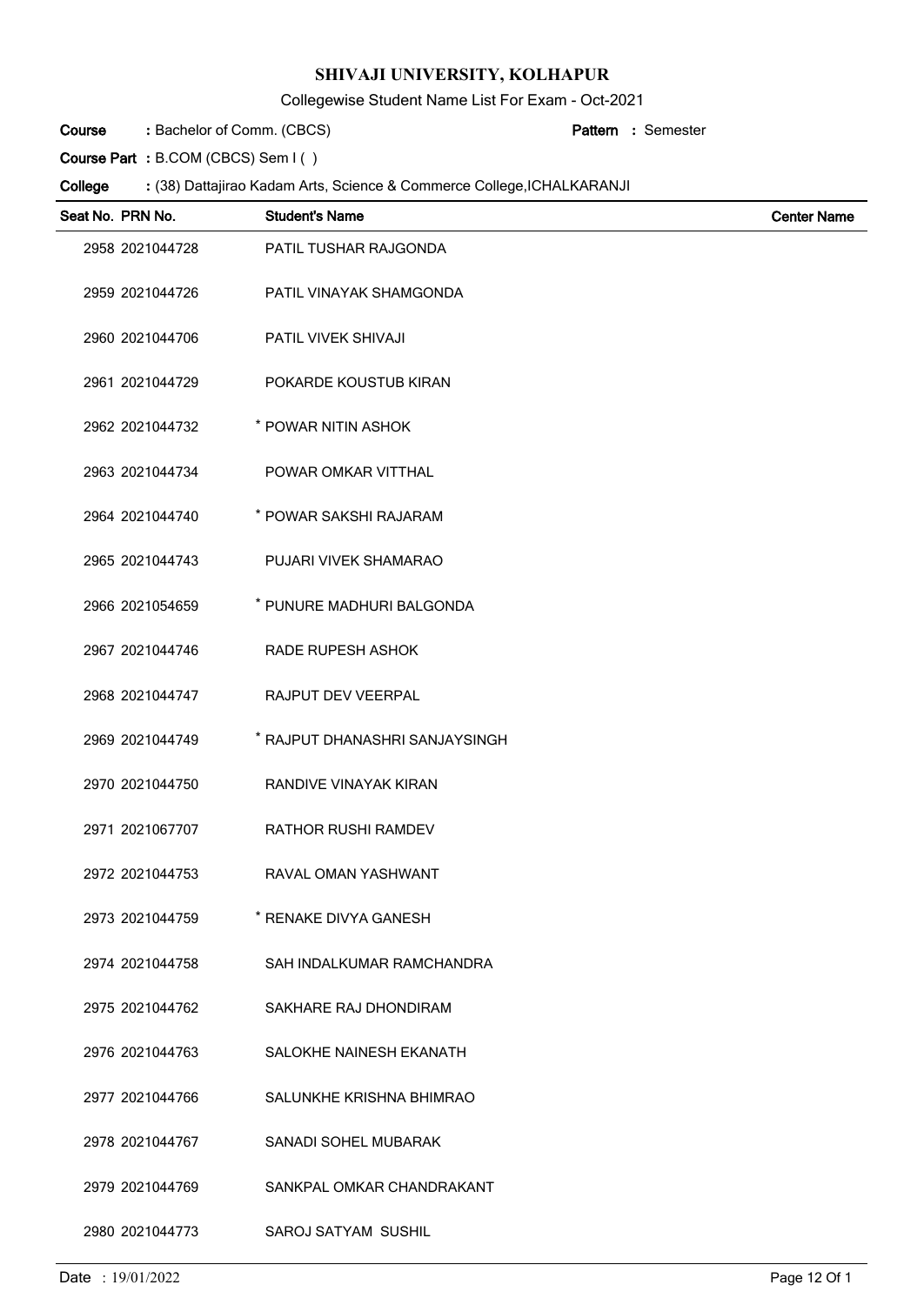Collegewise Student Name List For Exam - Oct-2021

Bachelor of Comm. (CBCS) **: Pattern Course**

Semester **:**

**Course Part :** B.COM (CBCS) Sem I ( )

| Seat No. PRN No. | <b>Student's Name</b>          | <b>Center Name</b> |
|------------------|--------------------------------|--------------------|
| 2981 2021044774  | SATHE AKSHAY RAJARAM           |                    |
| 2982 2021064838  | SAWANT NILESH DATTATRAY        |                    |
| 2983 2021044776  | * SAWANT REVATI MILIND         |                    |
| 2984 2021044781  | SAWANT SUYASH EKANATH          |                    |
| 2985 2021064841  | * SHAIKH KARINA FIROJ          |                    |
| 2986 2021044788  | SHEDBALE ARIHANT SANJAY        |                    |
| 2987 2021044790  | SHELAKE PRATHAMESH PRAKASH     |                    |
| 2988 2021044791  | SHENWADE SOURABH SHANKAR       |                    |
| 2989 2021044793  | SHETAKE ADITYA RAJENDRA        |                    |
| 2990 2021044797  | * SHEWALE PALLAVI BHAUSO       |                    |
| 2991 2021044800  | SHINDE SHIVAM UTTAM            |                    |
| 2992 2021044802  | SHINDE SWAPNIL DIPAK           |                    |
| 2993 2021044804  | SHINDE VINAYAK JALANDAR        |                    |
| 2994 2021044803  | SHINDE VISHAL MAHESH           |                    |
| 2995 2021044806  | SHIROTE RITESH SATISH          |                    |
| 2996 2021062458  | SHISODE ABHISHEK GURUDAS       |                    |
| 2997 2021067697  | SONTAKKE YASH MAHESH           |                    |
| 2998 2021044807  | SONULE ROHAN KISHOR            |                    |
| 2999 2021044809  | <b>SULE SUSHANT SURENDRA</b>   |                    |
| 3000 2021044810  | SURAYVANSHI ANIKET MALHARI     |                    |
| 3001 2021044811  | * SURYAVANSHI SWAROOPA SANTOSH |                    |
| 3002 2021044814  | * SUTAR NANDINI GANESH         |                    |
| 3003 2021044819  | SUTAR NIKHIL GAJANAN           |                    |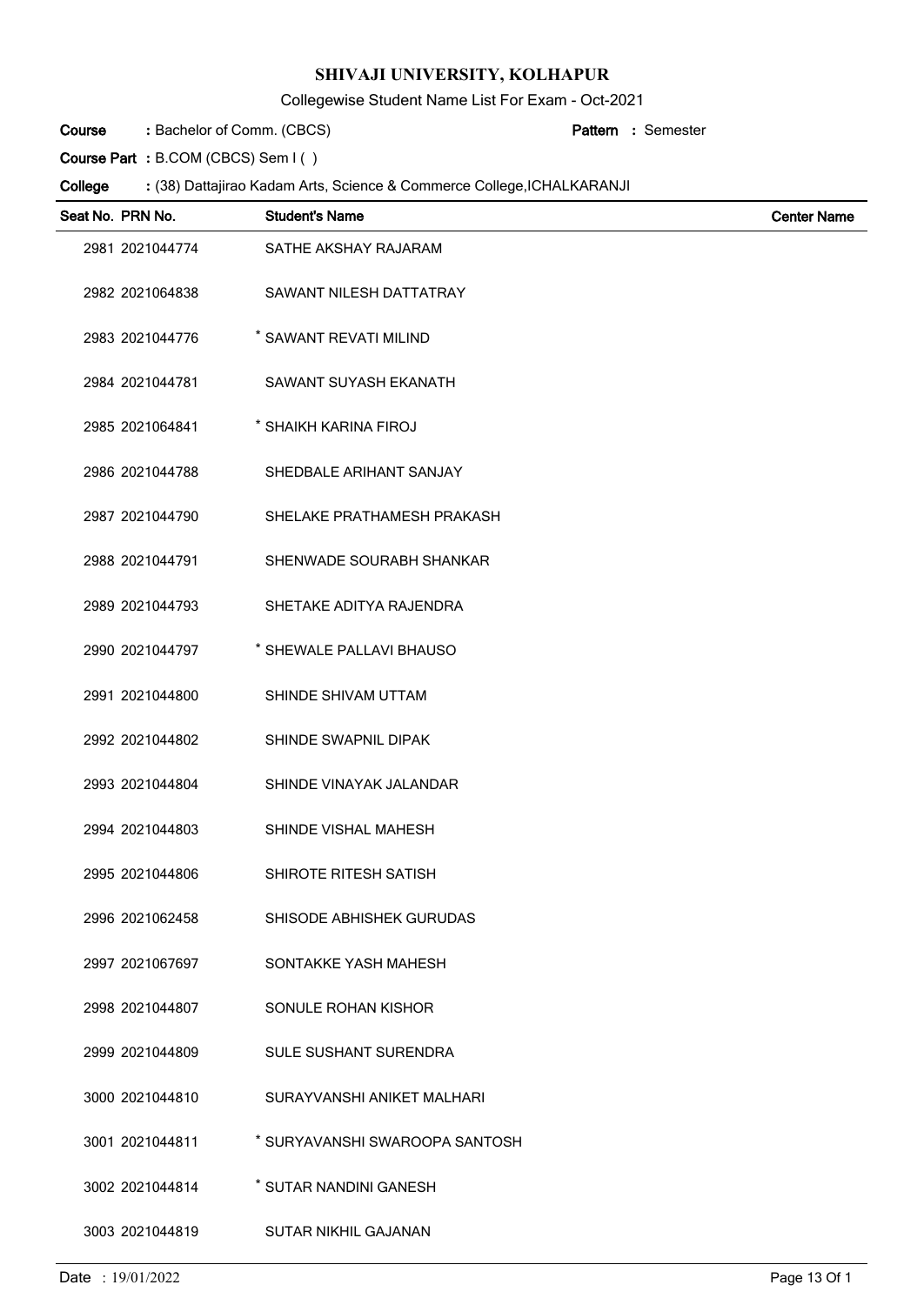Collegewise Student Name List For Exam - Oct-2021

Bachelor of Comm. (CBCS) **: Pattern Course**

Semester **:**

**Course Part :** B.COM (CBCS) Sem I ( )

| Seat No. PRN No. | <b>Student's Name</b>              | <b>Center Name</b> |
|------------------|------------------------------------|--------------------|
| 3004 2021044812  | * SUTAR POONAM OMPRAKASH           |                    |
| 3005 2021054666  | <b>SUTAR PRANAV DILIP</b>          |                    |
| 3006 2021054665  | <b>SUTAR RITESH MILIND</b>         |                    |
| 3007 2021044825  | <b>SUTAR RUSHIKESH ANIL</b>        |                    |
| 3008 2021044829  | * SUTAR SAKSHI DATTATRAY           |                    |
| 3009 2021044833  | * SUTAR SHAMAL DATTATRAY           |                    |
| 3010 2021044842  | * TELAVEKAR AARATI RAJENDRA        |                    |
| 3011 2021044843  | <b>TERNE MARUTI GURULING</b>       |                    |
| 3012 2021044844  | <b>TIBILE NIKHIL ASHOK</b>         |                    |
| 3013 2021044847  | TIWARI SHIVAM AJAYKUMAR            |                    |
| 3014 2021044848  | * TODKAR SALONI RAMCHANDRA         |                    |
| 3015 2021044849  | * TODKAR SANYOGITA MOHAN           |                    |
| 3016 2021044850  | * TORO MANASI DHANYAKUMAR          |                    |
| 3017 2021044851  | * TORO SHREEYA SANTOSH             |                    |
| 3018 2021071035  | UMARANIYA KRISH HITESH             |                    |
| 3019 2021044853  | <b>VADAR ROHIT PANDIT</b>          |                    |
| 3020 2021044856  | <b>VAKUDE RAHUL BHARAT</b>         |                    |
| 3021 2021044857  | * VARANDEKAR SNEHAL SURESH         |                    |
| 3022 2021044858  | <b>VIBHUTE RAGHAVENDRA BAJRANG</b> |                    |
| 3023 2021057523  | YADAV SHANTANU SANJAY              |                    |
| 3024 2021044861  | * YERUDKAR TUSHAR LAXMAN           |                    |
| 3025 2021042589  | * BANAKAR SUREKHA BALISHA          |                    |
| 3026 2021044316  | * KAMBALE AKSHTA SHANKAR           |                    |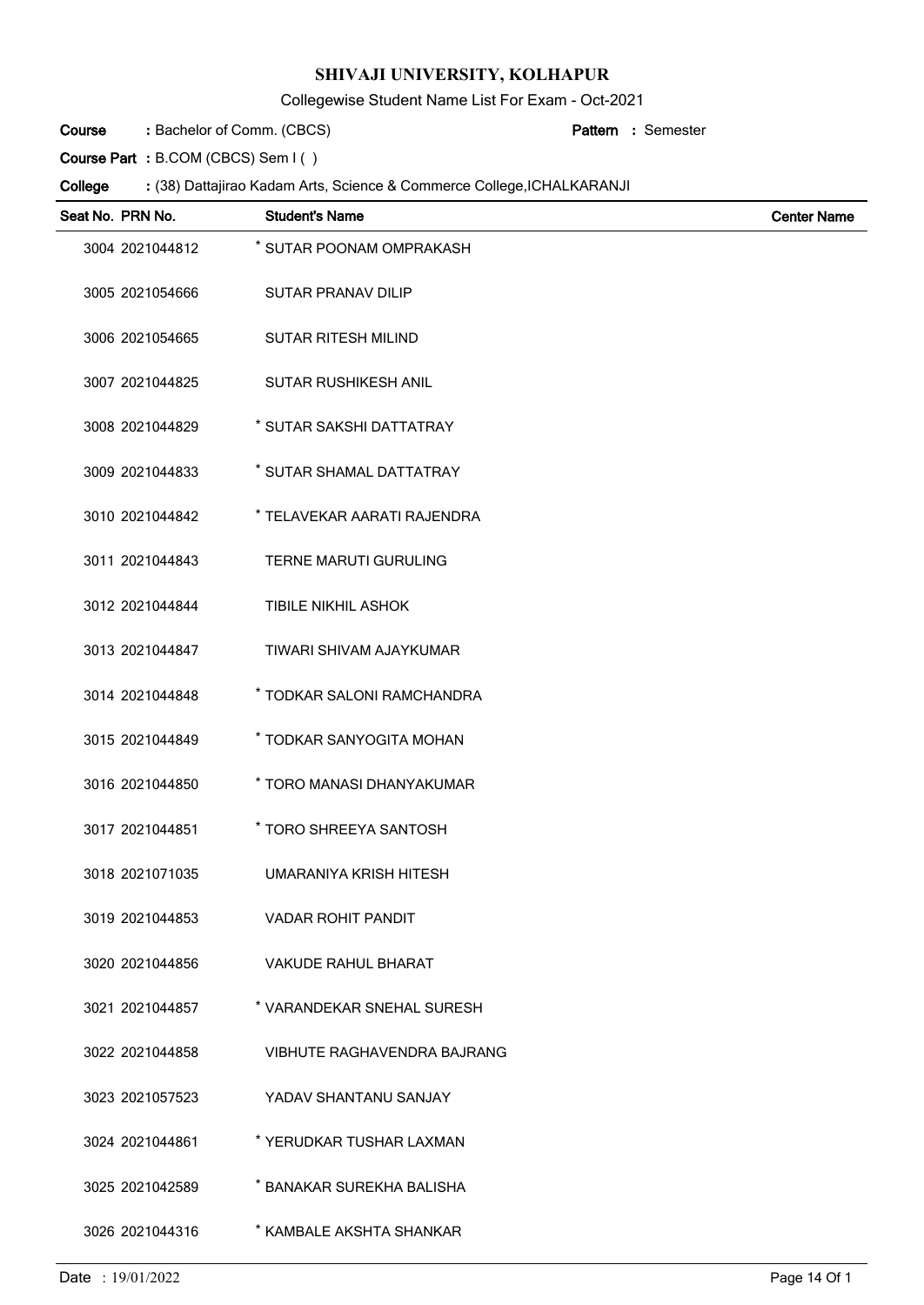Collegewise Student Name List For Exam - Oct-2021

Bachelor of Comm. (CBCS) **: Pattern Course**

Semester **:**

**Course Part :** B.COM (CBCS) Sem I ( )

| Seat No. PRN No. | <b>Student's Name</b>          | <b>Center Name</b> |
|------------------|--------------------------------|--------------------|
| 3027 2021068267  | KHAMBALE SHRIDHAR PANDURANG    |                    |
| 3028 2021044367  | * KHOT SHWETA KAKASO           |                    |
| 3029 2021044385  | KUMBHAR OMKAR RAMESH           |                    |
| 3030 2021054645  | * BAHIRWAL RUTUJA HANUMAN      |                    |
| 3031 2021042698  | DASARE SATYAJEET SANJAY        |                    |
| 3032 2021042710  | * DHAVANE SANISHKA RAJKUMAR    |                    |
| 3033 2021043002  | * GADKARI SUPRIYA CHANDRAKANT  |                    |
| 3034 2021044273  | HAVAL SHREYASH KRUSHANT        |                    |
| 3035 2021044280  | <b>INDI JINESH BALASAHEB</b>   |                    |
| 3036 2021044296  | * JADHAV PRATIKSHA VAIJINATH   |                    |
| 3037 2021044286  | <b>JADHAV VISHAL BABASAHEB</b> |                    |
| 3038 2021044304  | * JONDHALE AARTI SAKHARAM      |                    |
| 3039 2021044331  | * KAMBLE AKANKSHA MILIND       |                    |
| 3040 2021044335  | * KAMBLE PRAJAKTA DINKAR       |                    |
| 3041 2021044342  | * KARANDE SRUSHTI SACHIN       |                    |
| 3042 2021044348  | KATE PRATHMESH PANDURANG       |                    |
| 3043 2021044369  | KILLEDAR ROHAN VISHNU          |                    |
| 3044 2021044373  | KOLI ROHAN BASAVARAJ           |                    |
| 3045 2021044377  | KOPARDE VISHAL JYOTIRAM        |                    |
| 3046 2021044392  | * KURANE PRATIKSHA ANIL        |                    |
| 3047 2021044399  | * LOLE RASIKA RAJENDRA         |                    |
| 3048 2021044410  | <b>MANE PRATIK MALLU</b>       |                    |
| 3049 2021044423  | MOHITE SHUBHAM RAHUL           |                    |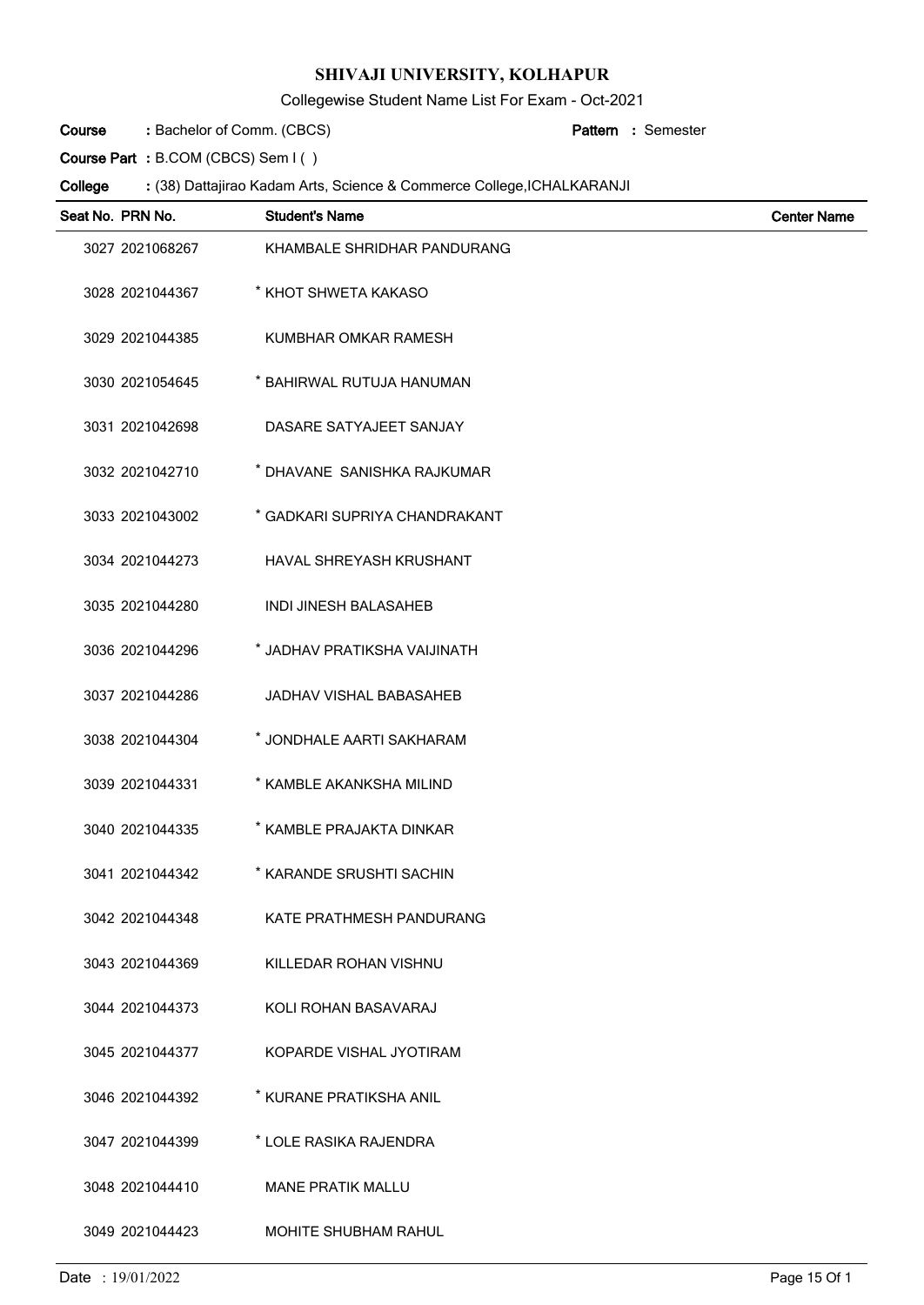Collegewise Student Name List For Exam - Oct-2021

Bachelor of Comm. (CBCS) **: Pattern Course**

Semester **:**

**Course Part :** B.COM (CBCS) Sem I ( )

| Seat No. PRN No. | <b>Student's Name</b>           | <b>Center Name</b> |
|------------------|---------------------------------|--------------------|
| 3050 2021044435  | * MORE SHWETA SHIVAJI           |                    |
| 3051 2021044428  | MORE SUNIL DATTATRAY            |                    |
| 3052 2021044432  | MUJAWAR ALMIJAN MOULA           |                    |
| 3053 2021044440  | <b>MUSALE VIVEK SANJAY</b>      |                    |
| 3054 2021044678  | * NAHRIYA MANISHA RAJENDRAKUMAR |                    |
| 3055 2021044681  | NAIK KUNAL BHALACHANDRA         |                    |
| 3056 2021044716  | PATIL ROHIT PUNDLIK             |                    |
| 3057 2021044708  | PATIL SHIVATEJ RAMESH           |                    |
| 3058 2021044714  | PATIL SHUBHAM PRAKASH           |                    |
| 3059 2021044713  | PATIL VISHAL MAHAVEER           |                    |
| 3060 2021044731  | POWAR ABHISHEK SANJAY           |                    |
| 3061 2021044780  | * SAWANT SNEHA ARJUN            |                    |
| 3062 2021044787  | SHAIKH ASIM KHAJASO             |                    |
| 3063 2021044845  | TIPPE ABHAY UTTAM               |                    |
| 3064 2021044846  | <b>TIWARI ANKUR RAMKISHOR</b>   |                    |
| 3065 2021044852  | * VADAR CHAITALI CHIMAJI        |                    |
| 3066 2021042707  | * DHAVALE SNEHAL MAHADEV        |                    |
| 3067 2021042969  | * DHONUKSHE HARSHADA ANANDA     |                    |
| 3068 2021043014  | * GUPTA KASHISH RAKESH          |                    |
| 3069 2021044270  | * GUPTA TULSI ANIL              |                    |
| 3070 2021044305  | <b>JOSHI PADAM RAMESH</b>       |                    |
| 3071 2021044356  | * KESARWANI RAGINI GULABCHAND   |                    |
| 3072 2021044422  | MISTRI MUSTKIM AAYAJ            |                    |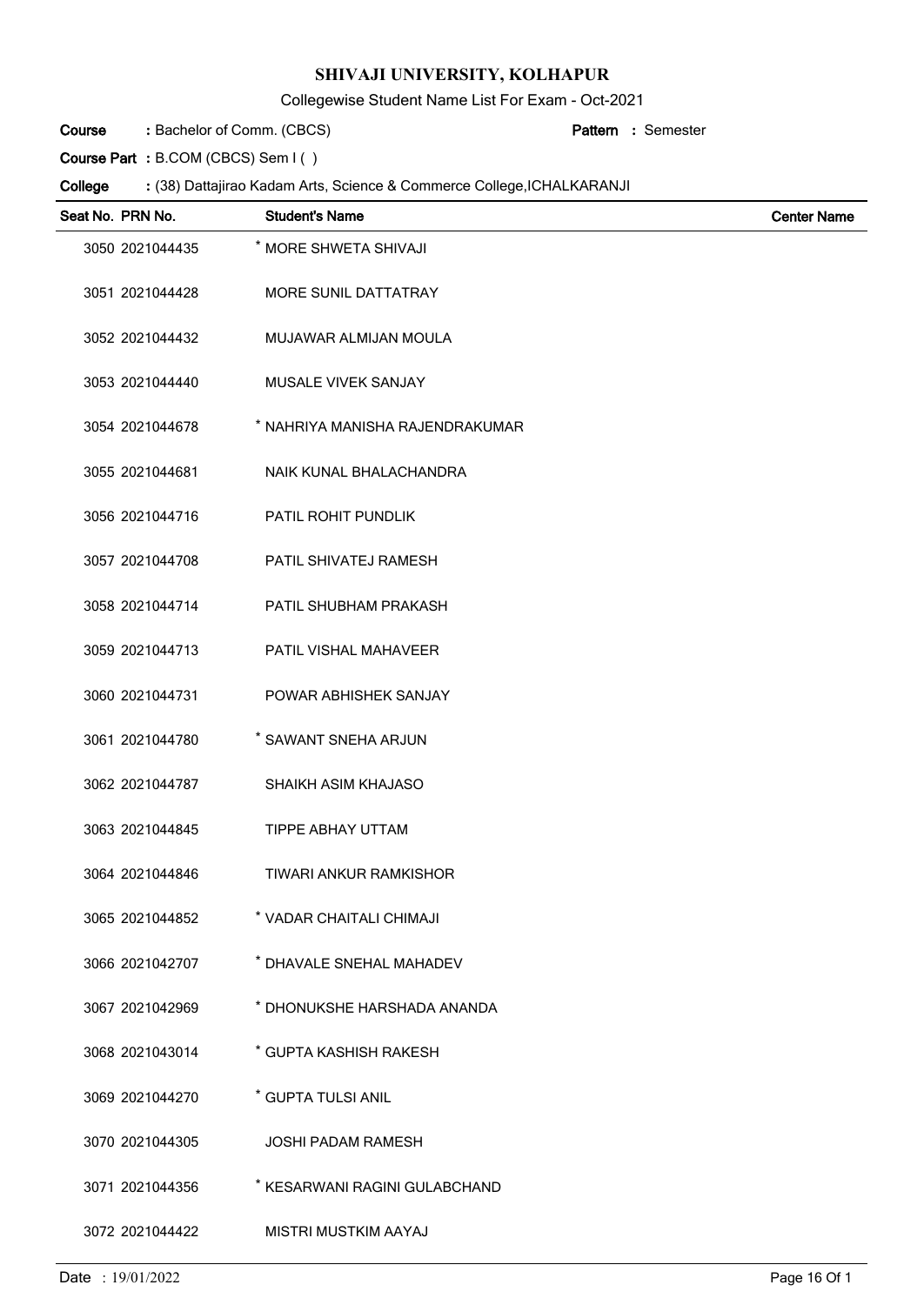Collegewise Student Name List For Exam - Oct-2021

Bachelor of Comm. (CBCS) **: Pattern Course**

Semester **:**

**Course Part :** B.COM (CBCS) Sem I ( )

| Seat No. PRN No. | <b>Student's Name</b>      | <b>Center Name</b> |
|------------------|----------------------------|--------------------|
| 3073 2021044859  | * WASAWADE SAKSHI PUNDLIK  |                    |
| 3074 2021042607  | BHIUNGADE SHRIRAM JALANDAR |                    |
| 3075 2021042608  | * BHOITE NIKITA SHIVAJI    |                    |
| 3076 2021042615  | * BHOSALE SANIKA JOTIRAM   |                    |
| 3077 2021042675  | * CHOUGULE SANIKA VITTHAL  |                    |
| 3078 2021042985  | * DUDHANE DHANASHRI DEEPAK |                    |
| 3079 2021044278  | * HODAGE SANJIVANI ANIL    |                    |
| 3080 2021044300  | JAT SHISHPAL MADANLAL      |                    |
| 3081 2021044344  | KASALKAR SAMARTH ANIL      |                    |
| 3082 2021044372  | * KOLI ANKITA APPASO       |                    |
| 3083 2021044382  | * KUMBHAR AARATI PRAKASH   |                    |
| 3084 2021044416  | <b>MHETAR ANKUSH VINOD</b> |                    |
| 3085 2021044430  | <b>MUDHALE PAVAN ANIL</b>  |                    |
| 3086 2021044676  | NADAF SUBHAN SHAKIL        |                    |
| 3087 2021044696  | * NAIK TEJASWINI HANMANT   |                    |
| 3088 2021044685  | NAYAKWADE NEHAL AHAMAD     |                    |
| 3089 2021044698  | PARAMAJE ADITYA RAJENDRA   |                    |
| 3090 2021044707  | * PATIL NIKITA KRUSHANA    |                    |
| 3091 2021044736  | POWAR PRADIP SHIVAJI       |                    |
| 3092 2021044777  | SAWANT SHUBHAM SANTOSH     |                    |
| 3093 2021044795  | SHETTI ABHISHEK PRAKASH    |                    |
| 3094 2021044798  | SHIKALGAR NIHAL RIYAZ      |                    |
| 3095 2021044837  | TAKAWADE MIRASAB ALLAUDDIN |                    |